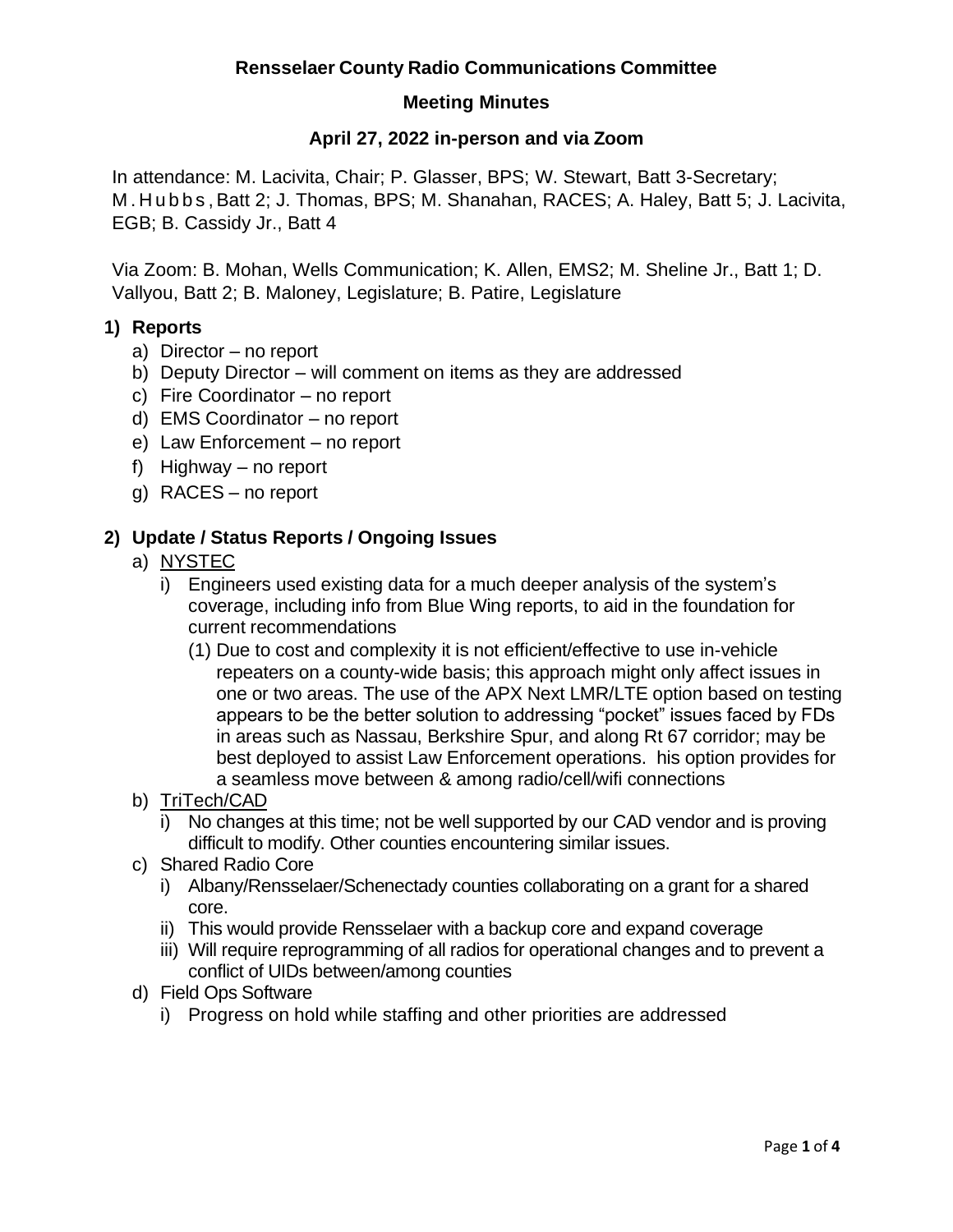### **Meeting Minutes**

### **April 27, 2022 in-person and via Zoom**

- e) LAm Responding (IaR) / Text Messaging
	- i) Individual departments have inquired about changing how information is sent to them; the system will only allow changes on a town-wide basis so all FDs in a given town will have to agree on format.
	- ii) Adding box alarms to IaR may not be possible; investigating of a field exists to permit this to happen.
	- iii) Awaiting review of grants to determine how Bureau would pay for all agencies with a countywide account
- f) 800 System Update
	- i) Motorola promises to update in 2022; may be coordinated with APX Next LMR/LTE if the latter is adopted, and the new recording system
- g) Policy Issues
	- i) Non-compliant radio use continues to be addressed by the deputy director
	- ii) Agencies are advised to notify BPS of need to assign "Car" designations, even temporarily, beyond Cars 1,2 & 3; this is necessary to properly record them in CAD.
	- iii) The 800 patch to Rensselaer City FD has worked well during recent mutual aid calls into the city.
	- iv) Refresher training is proceeding; many EMS agencies have not responded to this need as well as a few FDs. A list of those FD's and Squad's not completing training is included
- h) Field Inventory
	- i) Project is ongoing but progress is impeded by agencies that have not responded. A list of those FD's who have not submitted an inventory is included.
- i) Interoperability
	- i) Battalion 1 and those Saratoga agencies likely to respond into the county are on board
	- ii) Colonie EMS is still not complete
	- iii) Other Colonie agencies that may be special call responders (i.e., trench rescue) will be managed via an 800 patch
	- iv) The 3 locally based Life Net aircraft are now equipped with Tac 8 capability; others can be reached by means of an 800 system patch.
- j) Radio Committee Appointments
	- i) Alex Haley was welcomed as a new member representing Batt 5; he replaces Ric McClave who has stepped away after several terms on the committee and he was thanked for his years of service.
	- ii) All members were remined to sign the appointments book at the County Clerk's Office.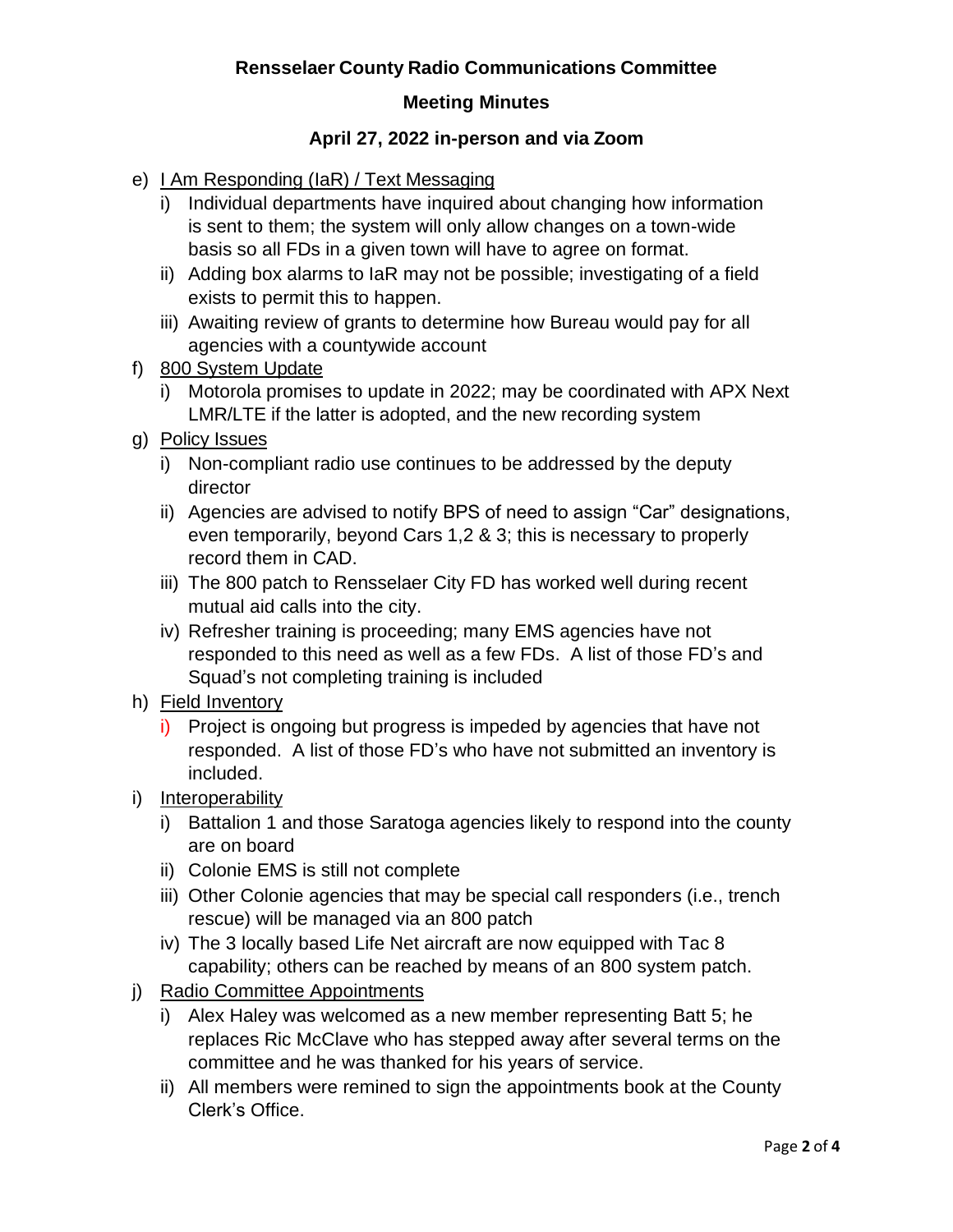### **Meeting Minutes**

### **April 27, 2022 in-person and via Zoom**

# k) Other Items

i) Jim Condo (EGPD) will be serving as the point person representing Law Enforcement on the committee, replacing representatives from individual agencies.

### **Next Meeting: June 29, 2022 at Averill Park FD**

#### REFRESHER RADIO CLASS NOT COMPLETED

# **FD**

**Berlin Buskirk** Clinton Heights Hoosick Falls Pleasantdale Speigletown

# **EMS**

Town of Hoosick Nassau Taconic Valley NO Squads with Paid staff or Commercial Agencies have submitted the required documentation for their approved in-house training

### FIELD INVENTORY NOT SUBMITTED

**Berlin** Best Luther **Buskirk** Center Brunswick **Grafton** Hemstreet Park Hoosick Falls **Johnsonville** Melrose Nassau North Hoosick Pleasantdale Rensselaer **Schaghticoke** Speigletown